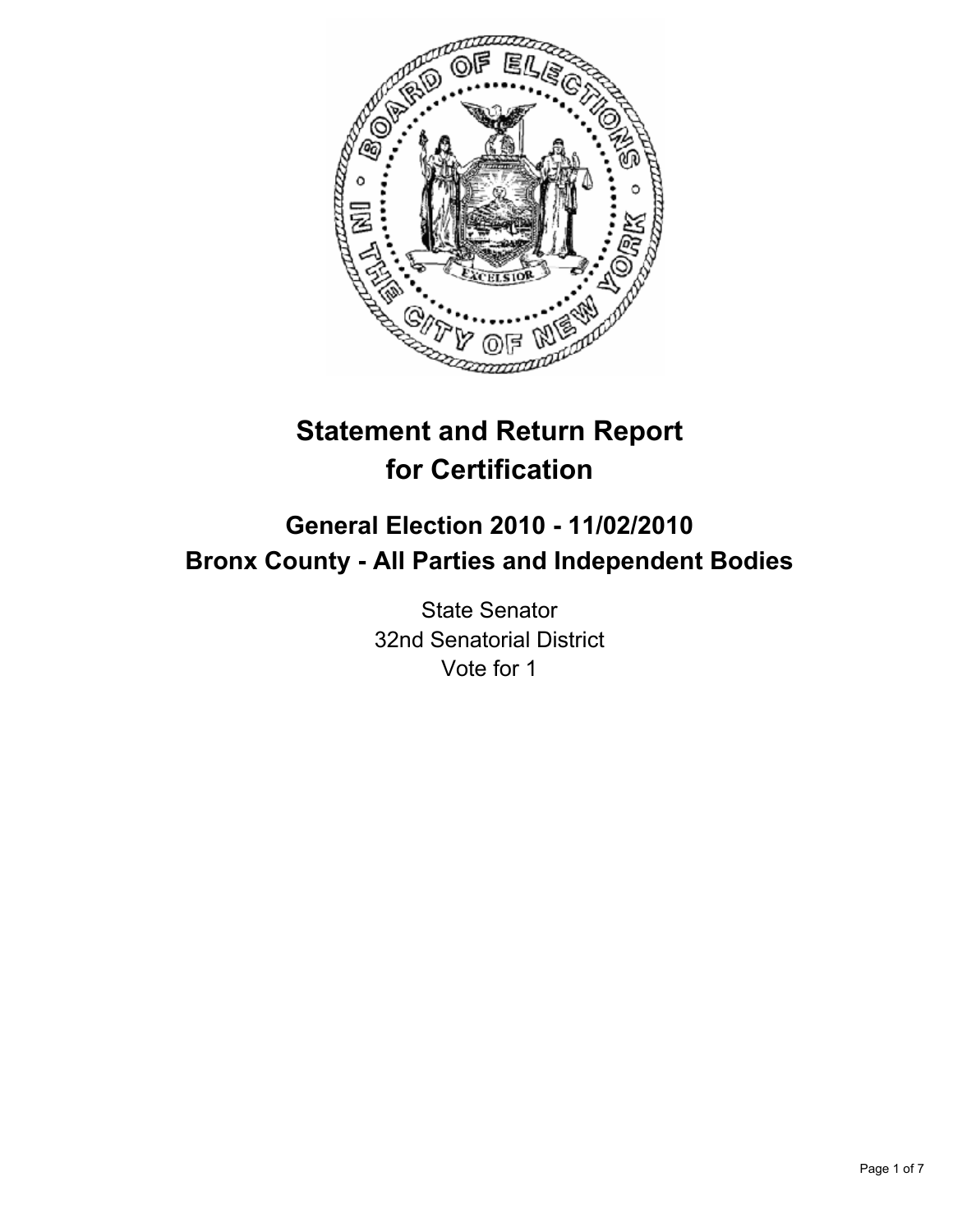

| PUBLIC COUNTER                         | 13,446                  |
|----------------------------------------|-------------------------|
| <b>EMERGENCY</b>                       | 0                       |
| ABSENTEE/MILITARY                      | 152                     |
| AFFIDAVIT                              | 354                     |
| <b>Total Ballots</b>                   | 13,974                  |
| RUBEN DIAZ (DEMOCRATIC)                | 10,793                  |
| RUBEN DIAZ (REPUBLICAN)                | 652                     |
| MICHAEL E WALTERS (CONSERVATIVE)       | 856                     |
| AL SPIVEY (WRITE-IN)                   | 1                       |
| ANYBODY BUT ELSE (WRITE-IN)            | 1                       |
| ANYBODY ELSE (WRITE-IN)                | 1                       |
| BEVERLY ROBERTS (WRITE-IN)             | 1                       |
| <b>BONNIE MARIE POINTER (WRITE-IN)</b> | 1                       |
| CARLOS RAMOS (WRITE-IN)                | 1                       |
| CASLAS RAMAS JR. (WRITE-IN)            | 1                       |
| CHARLES RAYMOS (WRITE-IN)              | 1                       |
| CHARLIE RAMOS (WRITE-IN)               | 1                       |
| CHRIS GORAM (WRITE-IN)                 | 1                       |
| E (WRITE-IN)                           | 1                       |
| EDWARD PADILLA (WRITE-IN)              | $\overline{\mathbf{c}}$ |
| FRANK MUNOZ (WRITE-IN)                 | 1                       |
| <b>GLNE BARRE TT (WRITE-IN)</b>        | 1                       |
| <b>GUSTAVO RIVERA (WRITE-IN)</b>       | 1                       |
| HENRY HARRIS (WRITE-IN)                | 1                       |
| IAN L. GORDON (WRITE-IN)               | 1                       |
| KENNEITH J. MCKENNY (WRITE-IN)         | 1                       |
| KENNETH MCKENZIE (WRITE-IN)            | 1                       |
| ME (WRITE-IN)                          | 1                       |
| MICHEAL CERRONE (WRITE-IN)             | 1                       |
| MIKO KANNO (WRITE-IN)                  | 1                       |
| MILDRED BONILLA (WRITE-IN)             | $\overline{\mathbf{c}}$ |
| NO NAME (WRITE-IN)                     | 7                       |
| NO ONE (WRITE-IN)                      | 1                       |
| NOT ANYONE (WRITE-IN)                  | 1                       |
| RUBEN DIAZ JR (WRITE-IN)               | 1                       |
| SAM WEBB (WRITE-IN)                    | 1                       |
| SELF SABRINA ADUKA (WRITE-IN)          | $\mathbf 1$             |
| ZNKIA JILANI (WRITE-IN)                | 1                       |
| <b>Total Votes</b>                     | 12,339                  |
| Unrecorded                             | 1,635                   |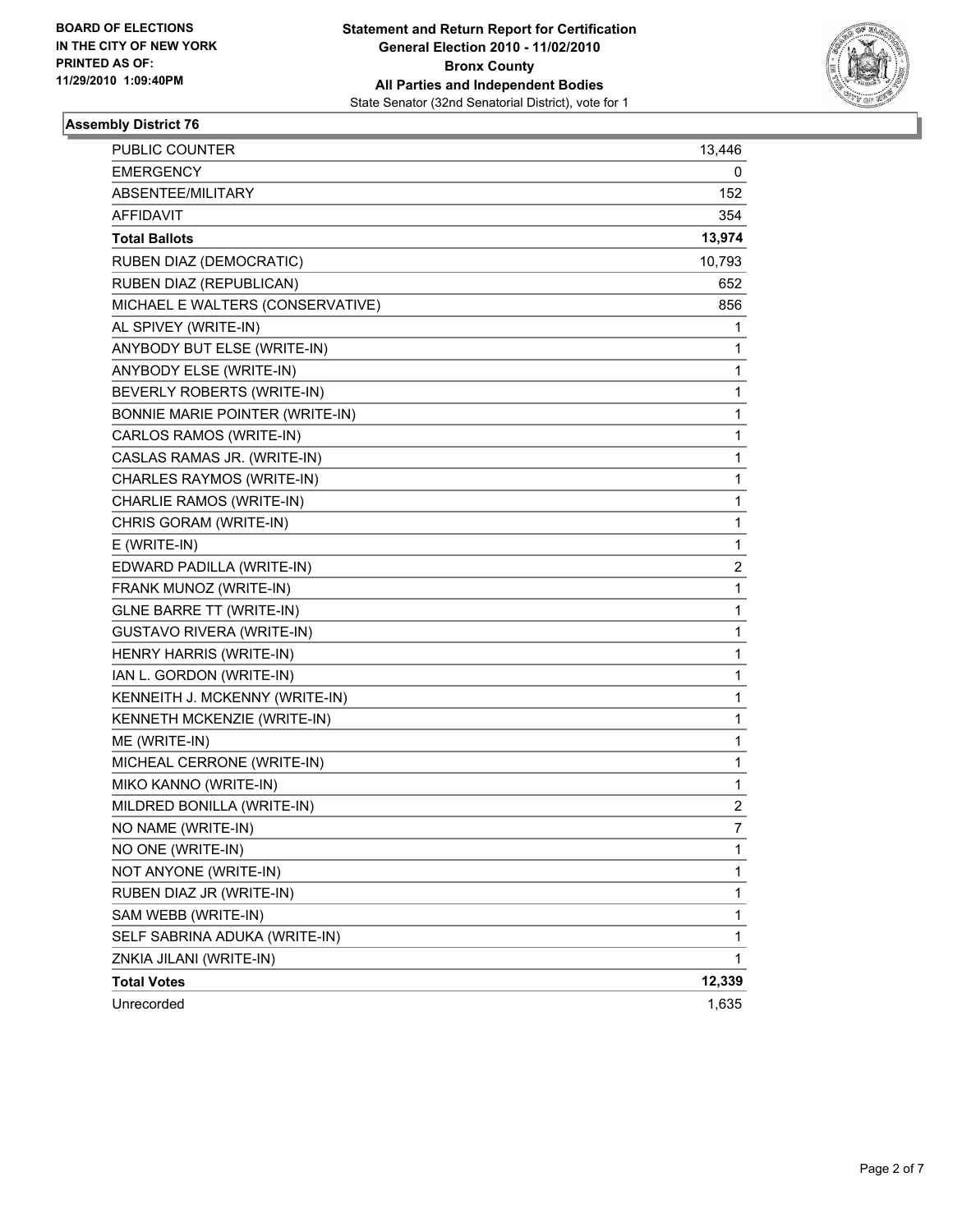

| <b>PUBLIC COUNTER</b>            | 26 |
|----------------------------------|----|
| <b>EMERGENCY</b>                 | 0  |
| ABSENTEE/MILITARY                | 0  |
| <b>AFFIDAVIT</b>                 | 0  |
| <b>Total Ballots</b>             | 26 |
| RUBEN DIAZ (DEMOCRATIC)          | 19 |
| RUBEN DIAZ (REPUBLICAN)          | 2  |
| MICHAEL E WALTERS (CONSERVATIVE) | 3  |
| DESMAR GUELARA (WRITE-IN)        |    |
| <b>Total Votes</b>               | 25 |
| Unrecorded                       |    |

| <b>PUBLIC COUNTER</b>            | 4,249 |
|----------------------------------|-------|
| <b>EMERGENCY</b>                 | 0     |
| ABSENTEE/MILITARY                | 41    |
| AFFIDAVIT                        | 90    |
| <b>Total Ballots</b>             | 4,384 |
| RUBEN DIAZ (DEMOCRATIC)          | 3,718 |
| RUBEN DIAZ (REPUBLICAN)          | 121   |
| MICHAEL E WALTERS (CONSERVATIVE) | 116   |
| <b>JIMMY MCMILLAN (WRITE-IN)</b> |       |
| PEDRO ESPADA (WRITE-IN)          |       |
| VALENE LEON (WRITE-IN)           |       |
| <b>Total Votes</b>               | 3,958 |
| Unrecorded                       | 426   |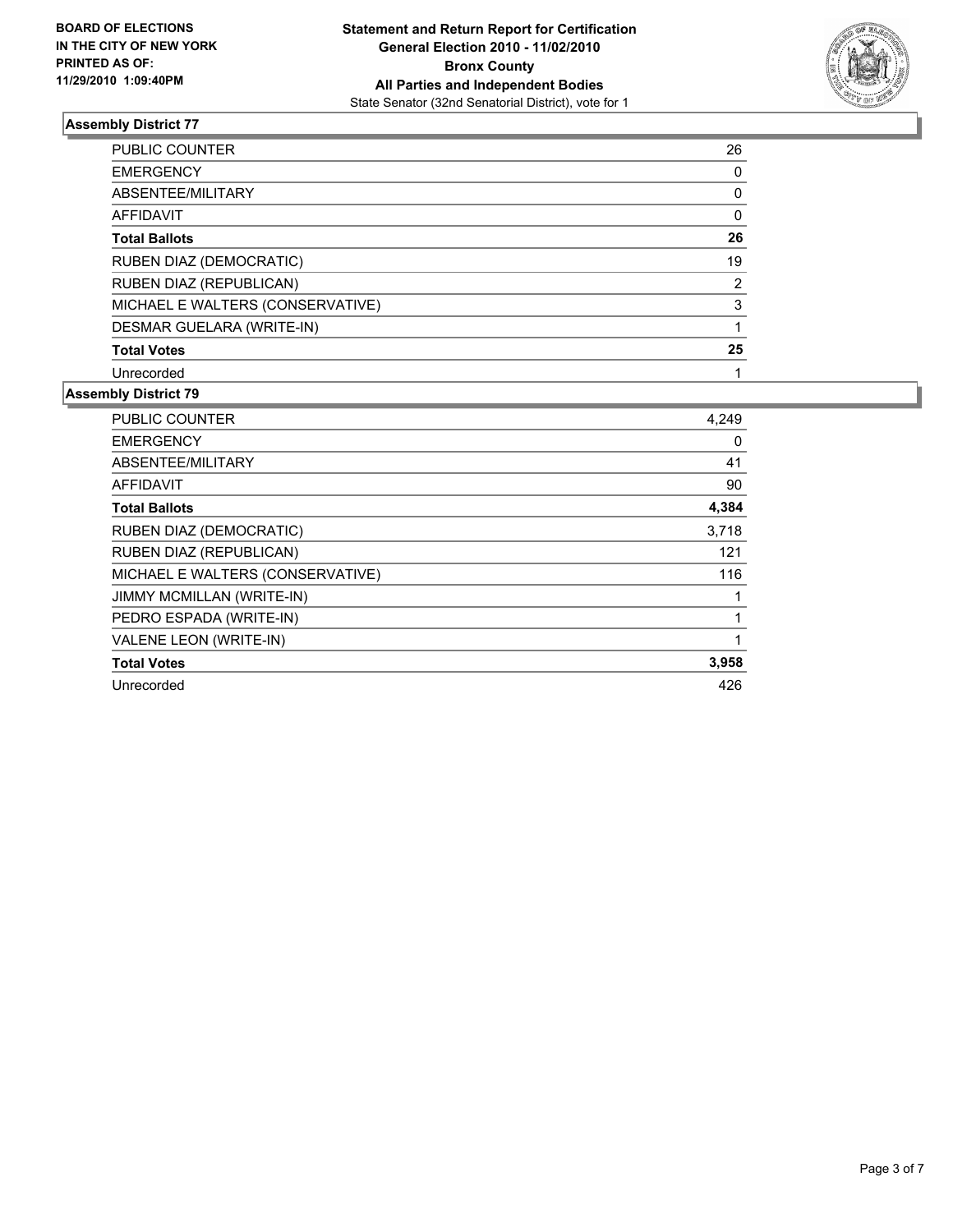

| PUBLIC COUNTER                       | 4,438          |
|--------------------------------------|----------------|
| <b>EMERGENCY</b>                     | $\mathbf{0}$   |
| ABSENTEE/MILITARY                    | 116            |
| <b>AFFIDAVIT</b>                     | 138            |
| <b>Total Ballots</b>                 | 4,715          |
| RUBEN DIAZ (DEMOCRATIC)              | 3,353          |
| RUBEN DIAZ (REPUBLICAN)              | 386            |
| MICHAEL E WALTERS (CONSERVATIVE)     | 381            |
| ANTHONY GRENGWILT (WRITE-IN)         | 1              |
| ANTHONY GRONOWICZ (WRITE-IN)         | 1              |
| CARLOS CHARLIE RAMOS JR (WRITE-IN)   | 1              |
| CARLOS CHARLIES RAMOS JR. (WRITE-IN) | 1              |
| CARLOS RAMOS JR. (WRITE-IN)          | 1              |
| CHANCE HAYWARD (WRITE-IN)            | 1              |
| DEAN JENS (WRITE-IN)                 | $\overline{2}$ |
| EDWARD KOCH (WRITE-IN)               | 1              |
| EDWARD L. COREY (WRITE-IN)           | 1              |
| JILL SCOTT (WRITE-IN)                | $\overline{2}$ |
| KILL ROY (WRITE-IN)                  | 1              |
| ME (WRITE-IN)                        | $\overline{2}$ |
| NO NAME (WRITE-IN)                   | $\overline{2}$ |
| OTHER (WRITE-IN)                     | 1              |
| RICHARD NAGAN (WRITE-IN)             | 1              |
| RUTH HASSELL THOMPSON (WRITE-IN)     | 1              |
| THOMPSON RUTH (WRITE-IN)             | 1              |
| TIM GUNN (WRITE-IN)                  | 3              |
| <b>Total Votes</b>                   | 4,144          |
| Unrecorded                           | 571            |
| <b>Assembly District 82</b>          |                |

| PUBLIC COUNTER                   | 280 |
|----------------------------------|-----|
| <b>EMERGENCY</b>                 | 0   |
| ABSENTEE/MILITARY                | 0   |
| <b>AFFIDAVIT</b>                 |     |
| <b>Total Ballots</b>             | 287 |
| <b>RUBEN DIAZ (DEMOCRATIC)</b>   | 200 |
| RUBEN DIAZ (REPUBLICAN)          | 21  |
| MICHAEL E WALTERS (CONSERVATIVE) | 32  |
| JOSEPH PALAU (WRITE-IN)          |     |
| <b>Total Votes</b>               | 254 |
| Unrecorded                       | 33  |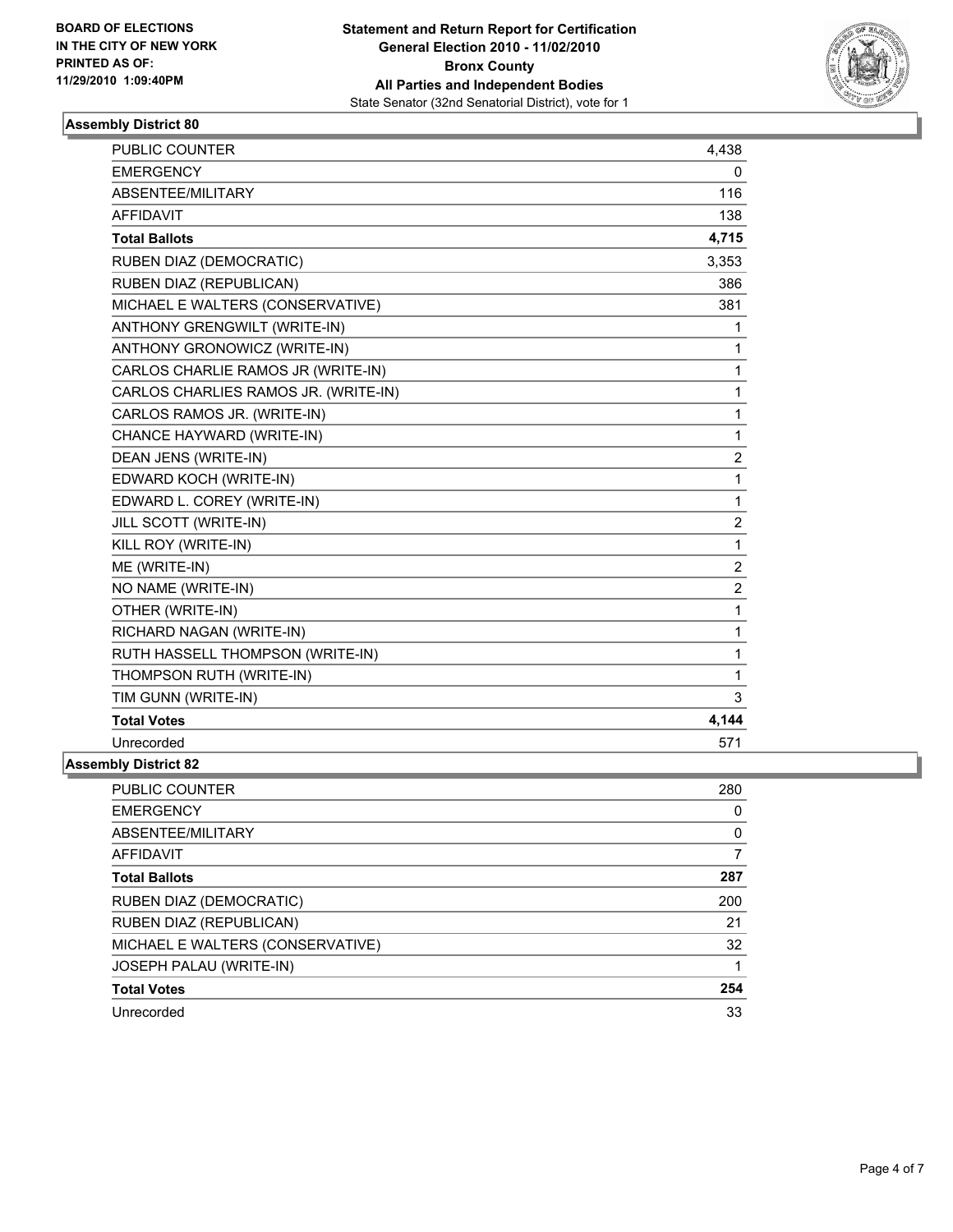

| PUBLIC COUNTER                   | 4,722        |
|----------------------------------|--------------|
| <b>EMERGENCY</b>                 | 0            |
| ABSENTEE/MILITARY                | 26           |
| <b>AFFIDAVIT</b>                 | 101          |
| <b>Total Ballots</b>             | 4,857        |
| RUBEN DIAZ (DEMOCRATIC)          | 4,037        |
| RUBEN DIAZ (REPUBLICAN)          | 163          |
| MICHAEL E WALTERS (CONSERVATIVE) | 134          |
| CARLOS RAMOS (WRITE-IN)          | 1            |
| CARMEN SANTIAGO (WRITE-IN)       | 1            |
| CHARLIE RAMOS (WRITE-IN)         | 2            |
| MAXIMINO RIVERA (WRITE-IN)       | 1            |
| NO NAME (WRITE-IN)               | $\mathbf{1}$ |
| VALENE LEON (WRITE-IN)           | 1            |
| <b>Total Votes</b>               | 4,341        |
| Unrecorded                       | 516          |

| PUBLIC COUNTER                   | 13,354         |
|----------------------------------|----------------|
| <b>EMERGENCY</b>                 | 0              |
| ABSENTEE/MILITARY                | 137            |
| <b>AFFIDAVIT</b>                 | 308            |
| <b>Total Ballots</b>             | 13,819         |
| RUBEN DIAZ (DEMOCRATIC)          | 11,399         |
| RUBEN DIAZ (REPUBLICAN)          | 402            |
| MICHAEL E WALTERS (CONSERVATIVE) | 594            |
| ANTHONY GRONWICZ (WRITE-IN)      | 1              |
| CARLOS RAMOS (WRITE-IN)          | 1              |
| CHARLIE RAMOS (WRITE-IN)         | 3              |
| JUAN VASQUEZ (WRITE-IN)          | 1              |
| NO NAME (WRITE-IN)               | $\overline{2}$ |
| NO ONE (WRITE-IN)                | 1              |
| NONE OF THE ABOVE (WRITE-IN)     | 1              |
| SAMUEL AYENDE (WRITE-IN)         | 1              |
| <b>Total Votes</b>               | 12,406         |
| Unrecorded                       | 1,413          |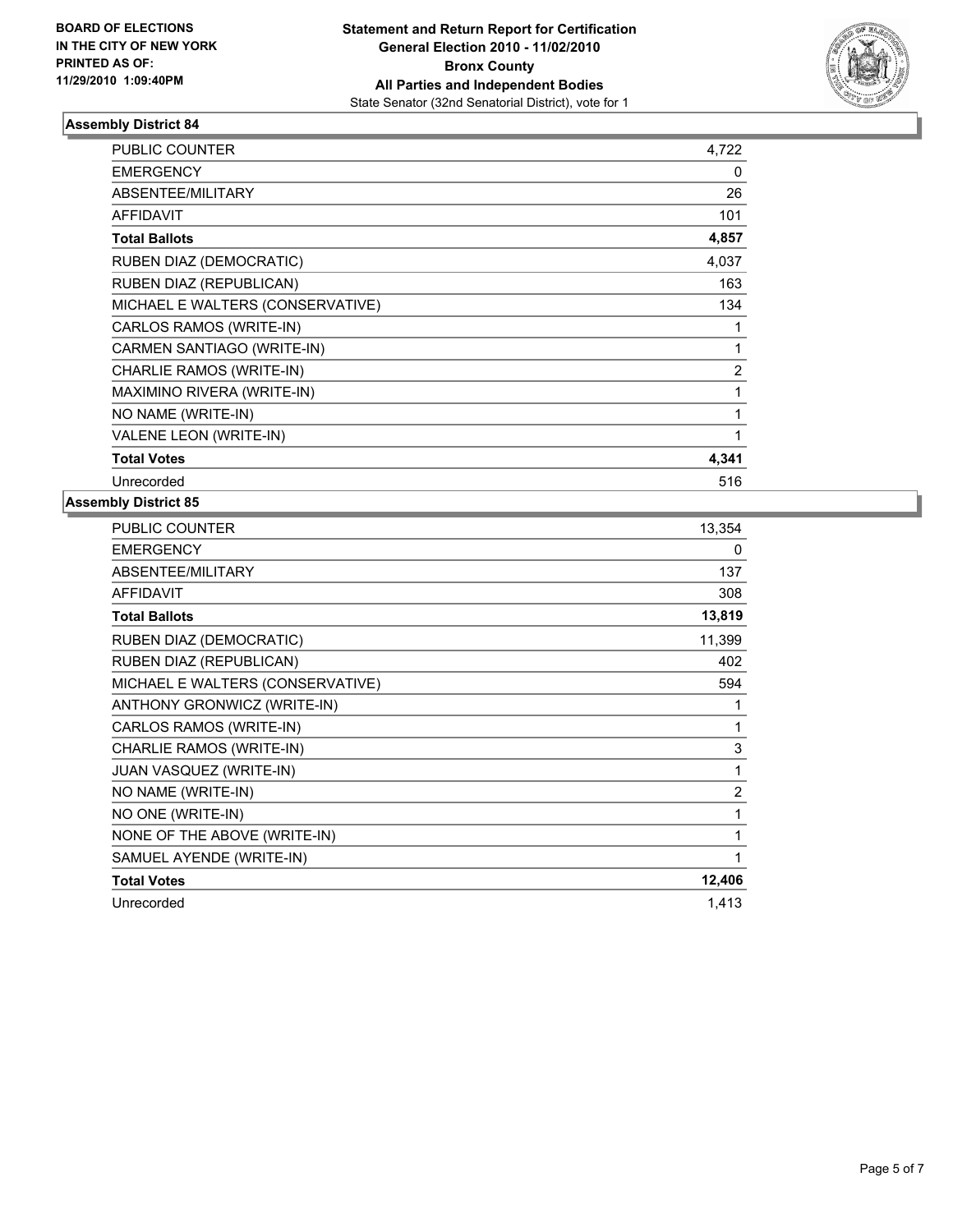

#### **Total for State Senator (32nd Senatorial District) - Bronx County**

| PUBLIC COUNTER                       | 40,515         |
|--------------------------------------|----------------|
| <b>EMERGENCY</b>                     | 0              |
| ABSENTEE/MILITARY                    | 472.           |
| AFFIDAVIT                            | 998            |
| <b>Total Ballots</b>                 | 42,062         |
| RUBEN DIAZ (DEMOCRATIC)              | 33,519         |
| RUBEN DIAZ (REPUBLICAN)              | 1,747          |
| MICHAEL E WALTERS (CONSERVATIVE)     | 2,116          |
| AL SPIVEY (WRITE-IN)                 | 1              |
| ANTHONY GRENGWILT (WRITE-IN)         | 1              |
| ANTHONY GRONOWICZ (WRITE-IN)         | 1              |
| ANTHONY GRONWICZ (WRITE-IN)          | 1              |
| ANYBODY BUT ELSE (WRITE-IN)          | 1              |
| ANYBODY ELSE (WRITE-IN)              | $\mathbf{1}$   |
| BEVERLY ROBERTS (WRITE-IN)           | 1              |
| BONNIE MARIE POINTER (WRITE-IN)      | 1              |
| CARLOS CHARLIE RAMOS JR (WRITE-IN)   | $\mathbf{1}$   |
| CARLOS CHARLIES RAMOS JR. (WRITE-IN) | 1              |
| CARLOS RAMOS (WRITE-IN)              | 3              |
| CARLOS RAMOS JR. (WRITE-IN)          | 1              |
| CARMEN SANTIAGO (WRITE-IN)           | 1              |
| CASLAS RAMAS JR. (WRITE-IN)          | 1              |
| CHANCE HAYWARD (WRITE-IN)            | $\mathbf{1}$   |
| CHARLES RAYMOS (WRITE-IN)            | 1              |
| CHARLIE RAMOS (WRITE-IN)             | 6              |
| CHRIS GORAM (WRITE-IN)               | $\mathbf{1}$   |
| DEAN JENS (WRITE-IN)                 | 2              |
| DESMAR GUELARA (WRITE-IN)            | 1              |
| E (WRITE-IN)                         | $\mathbf{1}$   |
| EDWARD KOCH (WRITE-IN)               | 1              |
| EDWARD L. COREY (WRITE-IN)           | 1              |
| EDWARD PADILLA (WRITE-IN)            | $\overline{2}$ |
| FRANK MUNOZ (WRITE-IN)               | 1              |
| <b>GLNE BARRE TT (WRITE-IN)</b>      | 1              |
| <b>GUSTAVO RIVERA (WRITE-IN)</b>     | 1              |
| HENRY HARRIS (WRITE-IN)              | 1              |
| IAN L. GORDON (WRITE-IN)             | 1              |
| JILL SCOTT (WRITE-IN)                | 2              |
| <b>JIMMY MCMILLAN (WRITE-IN)</b>     | 1              |
| JOSEPH PALAU (WRITE-IN)              | 1              |
| JUAN VASQUEZ (WRITE-IN)              | 1              |
| KENNEITH J. MCKENNY (WRITE-IN)       | 1              |
| KENNETH MCKENZIE (WRITE-IN)          | 1              |
| KILL ROY (WRITE-IN)                  | 1              |
| MAXIMINO RIVERA (WRITE-IN)           | 1              |
| ME (WRITE-IN)                        | 3              |
|                                      |                |